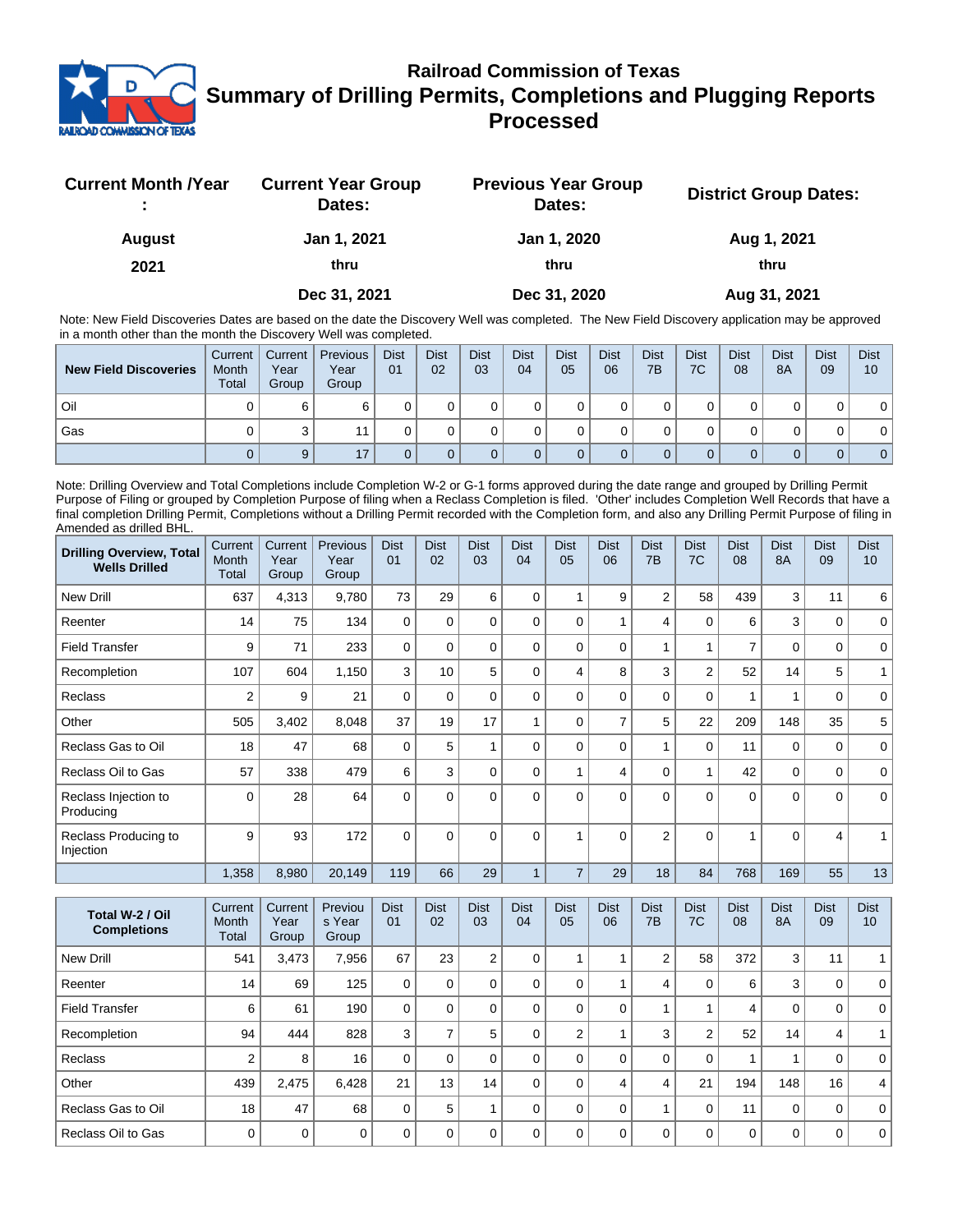| Total W-2 / Oil<br><b>Completions</b> | Current<br><b>Month</b><br>Total | Current<br>Year<br>Group | Previou<br>s Year<br>Group | <b>Dist</b><br>01 | <b>Dist</b><br>02 | <b>Dist</b><br>03 | <b>Dist</b><br>04 | <b>Dist</b><br>05 | <b>Dist</b><br>06 | <b>Dist</b><br>7B | <b>Dist</b><br>7C | <b>Dist</b><br>08 | <b>Dist</b><br><b>8A</b> | <b>Dist</b><br>09 | <b>Dist</b><br>10 |
|---------------------------------------|----------------------------------|--------------------------|----------------------------|-------------------|-------------------|-------------------|-------------------|-------------------|-------------------|-------------------|-------------------|-------------------|--------------------------|-------------------|-------------------|
| Reclass Injection to<br>Producing     |                                  | 27                       | 64                         |                   |                   |                   |                   |                   |                   |                   |                   | 0                 | 0                        | 0                 | $\mathbf 0$       |
| Reclass Producing to<br>Injection     | 9                                | 89                       | 163                        |                   |                   |                   |                   |                   |                   |                   |                   |                   |                          | 4                 |                   |
|                                       | .123                             | 6,693                    | 15,838                     | 91                | 48                | 22                |                   |                   |                   | 17                | 82                | 641               | 169                      | 35                | $\overline{7}$    |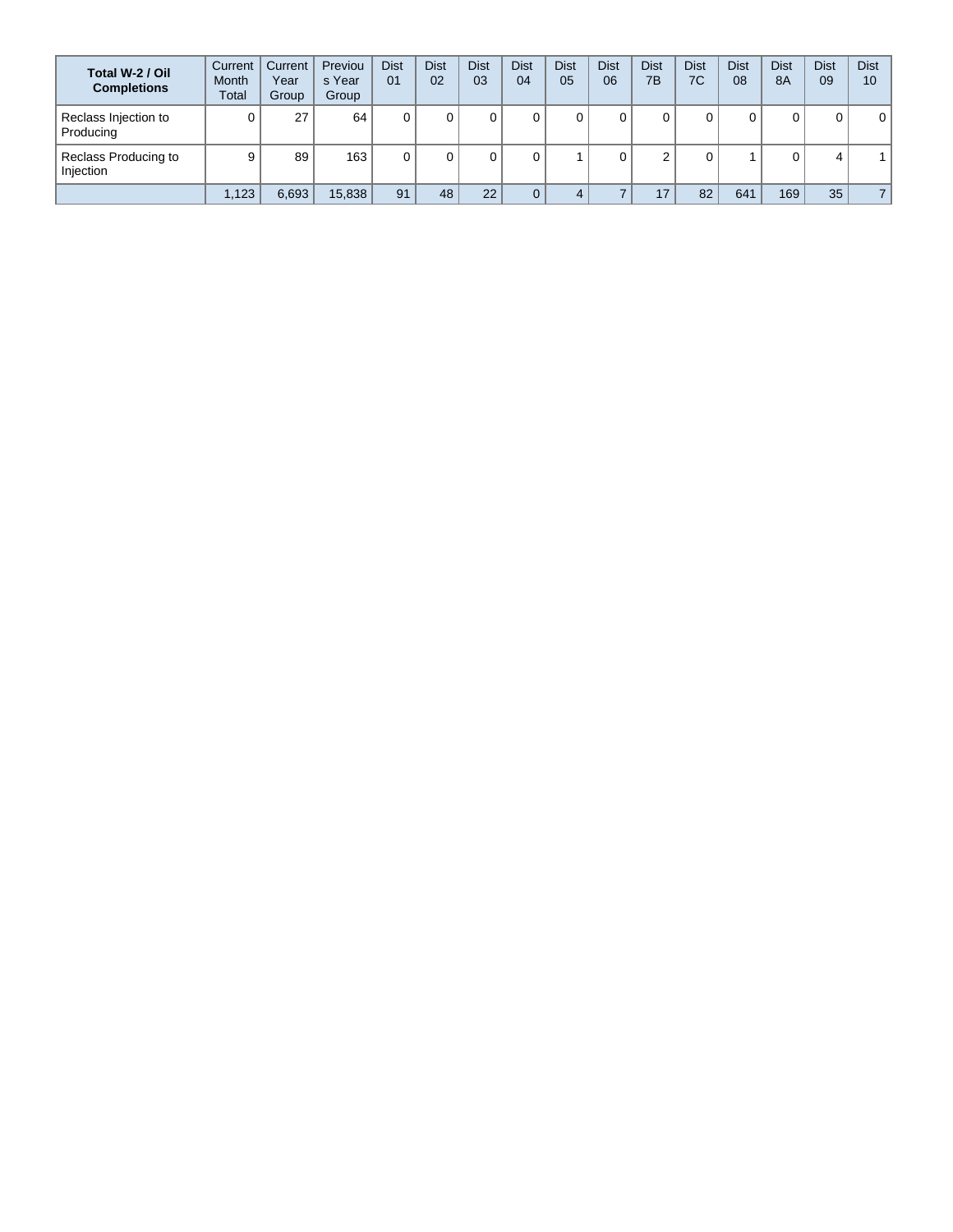| Total G-1 / Gas<br><b>Completion</b> | Current<br>Month<br>Total | Current<br>Year<br>Group | Previou<br>s Year<br>Group | <b>Dist</b><br>01 | <b>Dist</b><br>02 | <b>Dist</b><br>03 | <b>Dist</b><br>04 | <b>Dist</b><br>05 | <b>Dist</b><br>06 | <b>Dist</b><br>7B | <b>Dist</b><br>7C | <b>Dist</b><br>08 | <b>Dist</b><br><b>8A</b> | <b>Dist</b><br>09 | <b>Dist</b><br>10 <sup>1</sup> |
|--------------------------------------|---------------------------|--------------------------|----------------------------|-------------------|-------------------|-------------------|-------------------|-------------------|-------------------|-------------------|-------------------|-------------------|--------------------------|-------------------|--------------------------------|
| <b>New Drill</b>                     | 96                        | 840                      | 1,824                      | 6                 | 6                 | 4                 | 0                 | 0                 | 8                 | 0                 | 0                 | 67                | 0                        | 0                 | 5                              |
| Reenter                              | $\Omega$                  | 6                        | 9                          | $\Omega$          | 0                 | $\Omega$          | 0                 | 0                 | $\Omega$          | $\Omega$          | $\Omega$          | 0                 | $\Omega$                 | 0                 | $\mathbf 0$                    |
| <b>Field Transfer</b>                | 3                         | 10                       | 43                         | $\Omega$          | 0                 | $\Omega$          | 0                 | $\Omega$          | $\Omega$          | $\Omega$          | 0                 | 3                 | $\Omega$                 | 0                 | $\mathbf 0$                    |
| Recompletion                         | 13                        | 160                      | 322                        | $\Omega$          | 3                 | $\Omega$          | 0                 | $\overline{2}$    | 7                 | $\Omega$          | $\Omega$          | $\mathbf 0$       | $\Omega$                 | 1                 | $\mathbf 0$                    |
| <b>Reclass</b>                       | $\Omega$                  |                          | 5                          | $\Omega$          | 0                 | $\Omega$          | 0                 | $\Omega$          | $\Omega$          | $\Omega$          | $\Omega$          | $\mathbf{0}$      | $\Omega$                 | 0                 | $\mathbf 0$                    |
| Other                                | 66                        | 927                      | 1,620                      | 16                | 6                 | 3                 |                   | $\Omega$          | 3                 |                   | 1                 | 15                | $\mathbf 0$              | 19                | 1                              |
| Reclass Gas to Oil                   | 0                         | 0                        | $\Omega$                   | $\Omega$          | $\Omega$          | $\Omega$          | 0                 | $\Omega$          | $\Omega$          | $\Omega$          | 0                 | 0                 | $\Omega$                 | 0                 | $\mathbf 0$                    |
| Reclass Oil to Gas                   | 57                        | 338                      | 479                        | 6                 | 3                 | $\Omega$          | 0                 |                   | 4                 | 0                 | 1                 | 42                | $\mathbf 0$              | 0                 | $\mathbf 0$                    |
| Reclass Injection to<br>Producing    | $\Omega$                  |                          | $\Omega$                   | $\Omega$          | $\Omega$          | $\Omega$          | $\Omega$          | $\Omega$          | $\Omega$          | $\Omega$          | $\Omega$          | $\Omega$          | $\Omega$                 | $\Omega$          | $\mathbf{0}$                   |
| Reclass Producing to<br>Injection    | $\Omega$                  | 4                        | 9                          | $\mathbf{0}$      | $\Omega$          | $\Omega$          | $\Omega$          | $\Omega$          | $\Omega$          | $\Omega$          | $\Omega$          | $\Omega$          | $\Omega$                 | $\Omega$          | $\mathbf 0$                    |
|                                      | 235                       | 2,287                    | 4,311                      | 28                | 18                | $\overline{7}$    | $\overline{A}$    | 3                 | 22                |                   | $\overline{2}$    | 127               | $\Omega$                 | 20                | 6                              |

Note: Total Underground Injection Control Completions include W-2 and G-1 Completions approved during the date range where the Completion Well Type is in Active UIC or Shut-in UIC.

| <b>Total Underground</b><br><b>Injection Control</b><br><b>Completions</b> | Current<br>Month<br>Total | Current<br>Year<br>Group | Previou<br>s Year<br>Group | <b>Dist</b><br>01 | <b>Dist</b><br>02 | <b>Dist</b><br>03 | <b>Dist</b><br>04 | <b>Dist</b><br>05 | Dist<br>06 | <b>Dist</b><br>7B | <b>Dist</b><br>7C | <b>Dist</b><br>08 | <b>Dist</b><br><b>8A</b> | <b>Dist</b><br>09 | <b>Dist</b><br>10 |
|----------------------------------------------------------------------------|---------------------------|--------------------------|----------------------------|-------------------|-------------------|-------------------|-------------------|-------------------|------------|-------------------|-------------------|-------------------|--------------------------|-------------------|-------------------|
| $Oil / W-2$                                                                | 288                       | 1.070                    | 1.864                      |                   |                   |                   |                   |                   | ີ          |                   | 5                 | 83                | 148                      | 17                | 4                 |
| Gas / G-1                                                                  |                           | 46                       | 93                         |                   |                   |                   |                   |                   |            |                   |                   |                   | 0                        |                   | 0                 |
|                                                                            | 291                       | 1,116                    | 1,957                      |                   |                   | 12                |                   |                   | 5          |                   | 5                 | 83                | 148                      | 17                | $\overline{4}$    |

Note: Total Wellbore Profile Completions includes W-2 and G-1 Completions approved during the date range grouped by the Wellbore Profile from the Completion form.

| Total W-2 / Oil<br><b>Wellbore Profile</b><br><b>Completions</b> | Current<br><b>Month</b><br>Total | Current<br>Year<br>Group | Previou<br>s Year<br>Group | <b>Dist</b><br>01 | <b>Dist</b><br>02 | <b>Dist</b><br>03 | <b>Dist</b><br>04 | <b>Dist</b><br>05 | <b>Dist</b><br>06 | <b>Dist</b><br>7 <sub>B</sub> | <b>Dist</b><br>7C | <b>Dist</b><br>08 | <b>Dist</b><br><b>8A</b> | <b>Dist</b><br>09 | <b>Dist</b><br>10 |
|------------------------------------------------------------------|----------------------------------|--------------------------|----------------------------|-------------------|-------------------|-------------------|-------------------|-------------------|-------------------|-------------------------------|-------------------|-------------------|--------------------------|-------------------|-------------------|
| Horizontal                                                       | 615                              | 4.054                    | 10,391                     | 77                | 33                |                   | 0                 |                   |                   | 0                             | 59                | 435               | 5                        | 3                 | $\mathbf{1}$      |
| Vertical                                                         | 307                              | .960                     | 4.043                      | 12                | 9                 | 10                |                   | $\sim$            | 5                 | 16                            | 21                | 158               | 44                       | 26                | $\overline{4}$    |
| Directional                                                      | 13                               | 124                      | 554                        | ົ                 | 3                 | 3                 |                   |                   |                   | 0                             | 0                 | $\overline{2}$    | $\overline{2}$           | 0                 | $\mathbf{0}$      |
| Sidetrack                                                        | ົ                                | 10                       | 27                         |                   | $\Omega$          |                   |                   |                   | $\Omega$          | 0                             | 0                 | 0                 |                          | 0                 | $\mathbf 0$       |
| Unknown                                                          | 186                              | 545                      | 823                        |                   | 3                 |                   |                   |                   | ◠                 |                               | ົ                 | 46                | 117                      | 6                 | 2                 |
|                                                                  | 1,123                            | 6,693                    | 15,838                     | 91                | 48                | 22                |                   | 4                 |                   | 17                            | 82                | 641               | 169                      | 35                | $\overline{7}$    |

| Total G-1 / Gas<br><b>Wellbore Profile</b><br><b>Completions</b> | Current<br><b>Month</b><br>Total | Current<br>Year<br>Group | Previou<br>s Year<br>Group | <b>Dist</b><br>01 | <b>Dist</b><br>02 | <b>Dist</b><br>03 | <b>Dist</b><br>04 | <b>Dist</b><br>05 | <b>Dist</b><br>06 | <b>Dist</b><br>7B | <b>Dist</b><br>7C | <b>Dist</b><br>08 | <b>Dist</b><br>8A | <b>Dist</b><br>09 | <b>Dist</b><br>10 |
|------------------------------------------------------------------|----------------------------------|--------------------------|----------------------------|-------------------|-------------------|-------------------|-------------------|-------------------|-------------------|-------------------|-------------------|-------------------|-------------------|-------------------|-------------------|
| Horizontal                                                       | 194                              | 1.756                    | 3,327                      | 28                | 13                | 3                 | 0                 |                   | 9                 | 0                 |                   | 121               | 0                 | 18 <sub>1</sub>   | 0 <sup>1</sup>    |
| Vertical                                                         | 38                               | 453                      | 791                        | 0                 | 5                 | 4                 |                   | $\sqrt{2}$        | 10                |                   |                   | 6                 | 0                 | 2                 | 6                 |
| Directional                                                      | 3                                | 48                       | 138                        | 0                 |                   | 0                 |                   |                   | 3                 | 0                 | 0                 | 0                 | 0                 | 0                 | 0 <sup>1</sup>    |
| Sidetrack                                                        |                                  | 4                        | 3                          | 0                 |                   | $\Omega$          |                   |                   |                   | 0                 | 0                 | 0                 | 0                 | $\Omega$          | 0 <sup>1</sup>    |
| <b>Unknown</b>                                                   |                                  | 26                       | 52                         | 0                 |                   | 0                 |                   |                   |                   | 0                 | 0                 | 0                 | 0                 | 0                 | 0 <sup>1</sup>    |
|                                                                  | 235                              | 2,287                    | 4,311                      | 28                | 18                |                   |                   | 3                 | 22                |                   | $\overline{2}$    | 127               | $\mathbf{0}$      | 20                | 6 <sub>1</sub>    |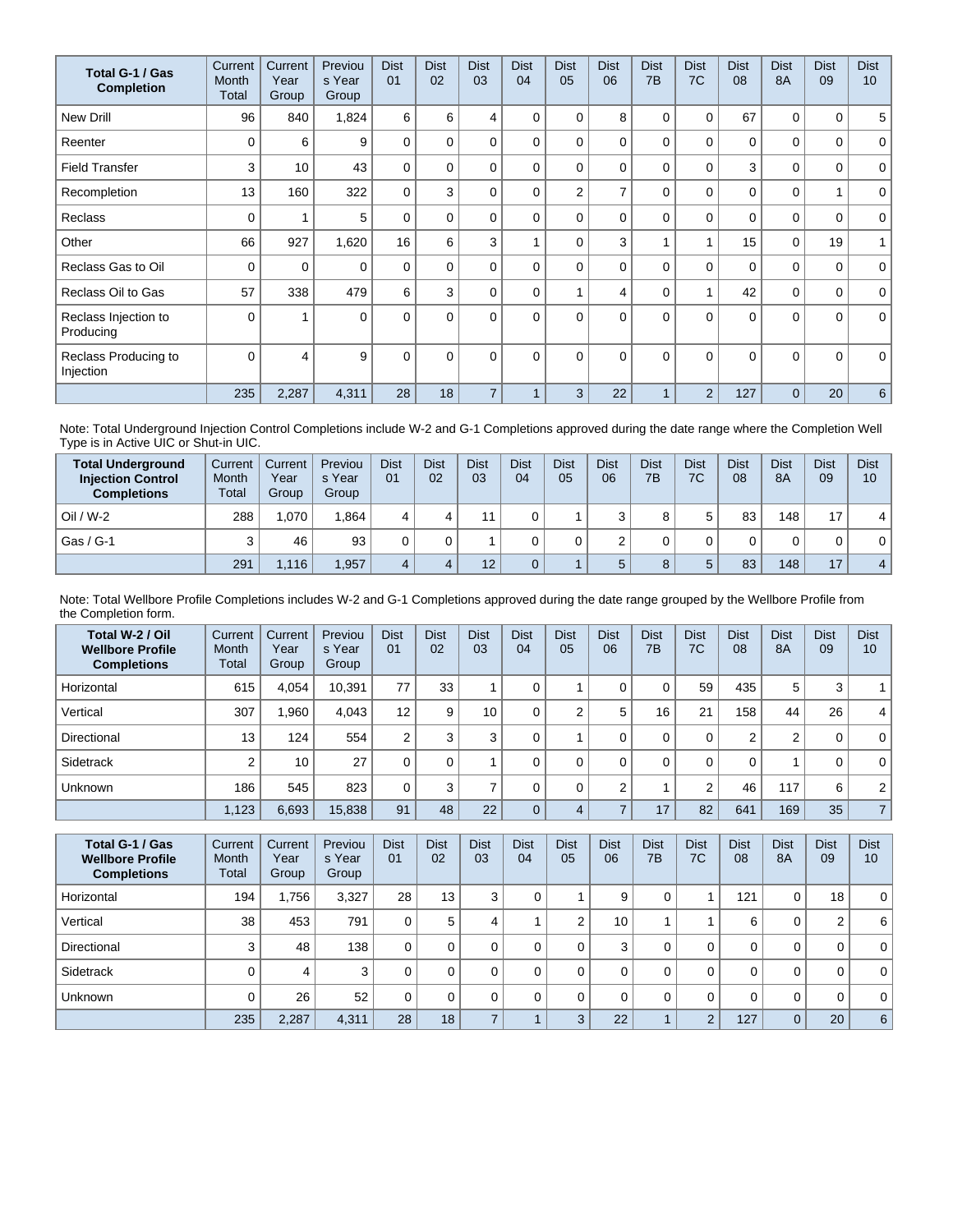Note: Dry Holes Drilled and Plugged is based on the W-3 Keyed Date and includes any W-3 Record where there is an associated Drilling Permit that is completed as a Dry Hole.

| Dry Holes Drilled and<br>Plugged | Current<br>Month<br><b>Total</b> | Current<br>Year<br>Group | Previou<br>s Year<br>Group | <b>Dist</b><br>01 | <b>Dist</b><br>02 | <b>Dist</b><br>03 | <b>Dist</b><br>04 | <b>Dist</b><br>05 | <b>Dist</b><br>06 | <b>Dist</b><br>7B | <b>Dist</b><br>7C | <b>Dist</b><br>08 | <b>Dist</b><br>8A | <b>Dist</b><br>09 | <b>Dist</b><br>10 |
|----------------------------------|----------------------------------|--------------------------|----------------------------|-------------------|-------------------|-------------------|-------------------|-------------------|-------------------|-------------------|-------------------|-------------------|-------------------|-------------------|-------------------|
| New Drill                        |                                  | 106                      | 180                        |                   |                   |                   |                   |                   |                   |                   | υ                 |                   | 0                 | C                 | $\mathbf{0}$      |
| Reenter                          |                                  |                          | 19                         |                   |                   |                   |                   |                   |                   |                   | υ                 |                   | 0                 | 0                 | $\mathbf 0$       |
| Recompletion                     |                                  | 0                        |                            |                   |                   |                   |                   |                   |                   |                   | υ                 |                   |                   | 0                 | $\mathbf 0$       |
|                                  |                                  | 113                      | 199                        | 0                 |                   |                   |                   |                   |                   |                   | 0                 | 0                 | $\mathbf{0}$      | $\Omega$          | $\overline{0}$    |

## Note: Holes Plugged is based on the W-3 Keyed Date of the well plugged.

| <b>Holes Plugged</b> | Current<br>Month<br><b>Total</b> | Current<br>Year<br>Group | Previou<br>s Year<br>Group | <b>Dist</b><br>01 | <b>Dist</b><br>02 | <b>Dist</b><br>03 | Dist<br>04 | <b>Dist</b><br>05 | Dist<br>06 | <b>Dist</b><br>7B | <b>Dist</b><br>7C | <b>Dist</b><br>08 | <b>Dist</b><br><b>8A</b> | Dist<br>09 | <b>Dist</b><br>10 |
|----------------------|----------------------------------|--------------------------|----------------------------|-------------------|-------------------|-------------------|------------|-------------------|------------|-------------------|-------------------|-------------------|--------------------------|------------|-------------------|
| Total Holes Plugged  | 560                              | 3.974                    | 10.849                     | 42                | 40                | 33                |            |                   | 22         | 46                | 31                | 200               | 31                       | 82         | 19 <sub>1</sub>   |
|                      | 560                              | 3,974                    | 10.849                     | 42                | 40                | 33                |            |                   | 22         | 46                | 31                | 200               | 21<br>ا ت                | 82         | 19                |

Note: Original Drilling Permits includes total W-1 Drilling Permits approved during the date range and grouped by Drilling Permit Purpose of filing. Original Drilling Permits does not include Amended permit applications.

| <b>Total Original Drilling</b><br><b>Permits</b> | Current<br>Month<br>Total | Current<br>Year<br>Group | Previou<br>s Year<br>Group | <b>Dist</b><br>01 | <b>Dist</b><br>02 | <b>Dist</b><br>03 | <b>Dist</b><br>04 | <b>Dist</b><br>05 | <b>Dist</b><br>06 | <b>Dist</b><br>7B | <b>Dist</b><br>7C | <b>Dist</b><br>08 | <b>Dist</b><br><b>8A</b> | <b>Dist</b><br>09 | <b>Dist</b><br>10 |
|--------------------------------------------------|---------------------------|--------------------------|----------------------------|-------------------|-------------------|-------------------|-------------------|-------------------|-------------------|-------------------|-------------------|-------------------|--------------------------|-------------------|-------------------|
| New Drill                                        | 613                       | 4.786                    | 5,546                      | 77                | 44                | 8                 | 5                 |                   | 12                | 12                | 38                | 357               | 30                       | 16                | 14                |
| Reenter                                          | 10                        | 56                       | 61                         |                   |                   |                   |                   |                   | 0                 | 3                 | 0                 | 0                 | 2                        | 3                 | $\overline{0}$    |
| <b>Field Transfer</b>                            | 4                         | 31                       | 182                        | 0                 | $\Omega$          | 0                 |                   |                   | $\Omega$          | 0                 | 0                 | 4                 | 0                        | 0                 | $\overline{0}$    |
| Recompletion                                     | 58                        | 633                      | 549                        | $\sim$            | 4                 | 5                 | $\sim$            |                   | 4                 | $\sim$            |                   | 24                | 9                        | $\overline{2}$    | 2 <sup>1</sup>    |
| Reclass                                          | ◠                         | 21                       | 36                         |                   | 0                 |                   | $\Omega$          |                   | $\Omega$          | 0                 | 0                 | 2                 | 0                        | 0                 | $\overline{0}$    |
|                                                  | 687                       | 5,527                    | 6,374                      | 79                | 49                | 14                |                   |                   | 16                | 17                | 39                | 387               | 41                       | 21                | 16                |

Note: Amended Drilling Permits includes a total of all Amended W-1 Drilling Permits approved during the date range and grouped by Drilling Permit Purpose of Filing.

| <b>Total Amended Drilling</b><br><b>Permits</b> | Current<br>Month<br>Total | Current<br>Year<br>Group | Previou<br>s Year<br>Group | <b>Dist</b><br>01 | <b>Dist</b><br>02 | <b>Dist</b><br>03 | <b>Dist</b><br>04 | <b>Dist</b><br>05 | <b>Dist</b><br>06 | <b>Dist</b><br>7B | <b>Dist</b><br>7C | <b>Dist</b><br>08 | <b>Dist</b><br>8A | <b>Dist</b><br>09 | <b>Dist</b><br>10 |
|-------------------------------------------------|---------------------------|--------------------------|----------------------------|-------------------|-------------------|-------------------|-------------------|-------------------|-------------------|-------------------|-------------------|-------------------|-------------------|-------------------|-------------------|
| New Drill                                       | 215                       | 1,509                    | 2,394                      | 20                | 9                 |                   |                   | 0                 | 3                 |                   | 17                | 157               | 2                 |                   | 3 <sup>1</sup>    |
| Reenter                                         |                           | 3                        | 3                          | 0                 |                   | 0                 |                   | 0                 | 0                 |                   | 0                 | 0                 | 0                 | 0                 | $\overline{0}$    |
| <b>Field Transfer</b>                           |                           | 2                        | 8                          | 0                 |                   |                   |                   | 0                 | 0                 | 0                 | 0                 | 0                 | 0                 | 0                 | $\overline{0}$    |
| Recompletion                                    |                           | 31                       | 39                         | 0                 |                   |                   |                   | 0                 | 0                 | 0                 |                   | 0                 | 0                 | 0                 | $\overline{0}$    |
| Reclass                                         |                           |                          |                            | 0                 |                   | $\Omega$          |                   | 0                 | 0                 | 0                 | 0                 | 0                 | 0                 | 0                 | $\overline{0}$    |
|                                                 | 218                       | 1,546                    | 2,445                      | 20                | 10                |                   |                   | $\Omega$          | 3                 | $\overline{2}$    | 18                | 157               | $\overline{2}$    |                   | 3 <sup>1</sup>    |

Note: Drilling Permit Wellbore Profiles includes total number of each Wellbore Profile associated to the Drilling Permit approved during the date range. More than one profile may be applied for on each Drilling Permit. Drilling Permit Wellbore Profiles does not include those on Amended permit applications.

| <b>Total Drilling Permit</b><br><b>Wellbore Profiles</b> | Current<br>Month<br>Total | Current<br>Year<br>Group | Previou<br>s Year<br>Group | <b>Dist</b><br>0 <sub>1</sub> | <b>Dist</b><br>02 | <b>Dist</b><br>03 | <b>Dist</b><br>04 | <b>Dist</b><br>05 | <b>Dist</b><br>06 | <b>Dist</b><br>7B | <b>Dist</b><br>7C | <b>Dist</b><br>08 | <b>Dist</b><br>8A | <b>Dist</b><br>09 | <b>Dist</b><br>10 |
|----------------------------------------------------------|---------------------------|--------------------------|----------------------------|-------------------------------|-------------------|-------------------|-------------------|-------------------|-------------------|-------------------|-------------------|-------------------|-------------------|-------------------|-------------------|
| Horizontal                                               | 498                       | 3,918                    | 4,651                      | 75                            | 38                | 3                 | 0                 |                   | 8                 |                   | 35                | 329               | 3                 | 3                 | 3                 |
| Vertical                                                 | 169                       | 1,493                    | .587                       | 3                             | 9                 | 9                 |                   |                   | 8                 | 16                | 2                 | 56                | 28                | 17                | 13                |
| Directional                                              | 21                        | 118                      | 143                        |                               | $\sim$            | ົ                 | 0                 |                   |                   | 0                 | $\sim$<br>∠       | $\sim$            | 11                |                   | $\mathbf{0}$      |
| Sidetrack                                                |                           | 13                       | 18                         | $\Omega$                      |                   |                   |                   |                   |                   |                   | 0                 | $\Omega$          |                   | 0                 | $\mathbf{0}$      |
|                                                          | 689                       | 5,542                    | 6,399                      | 79                            | 49                | 14 <sub>1</sub>   |                   |                   | 16                | 17                | 39                | 387               | 43                | 21                | 16                |